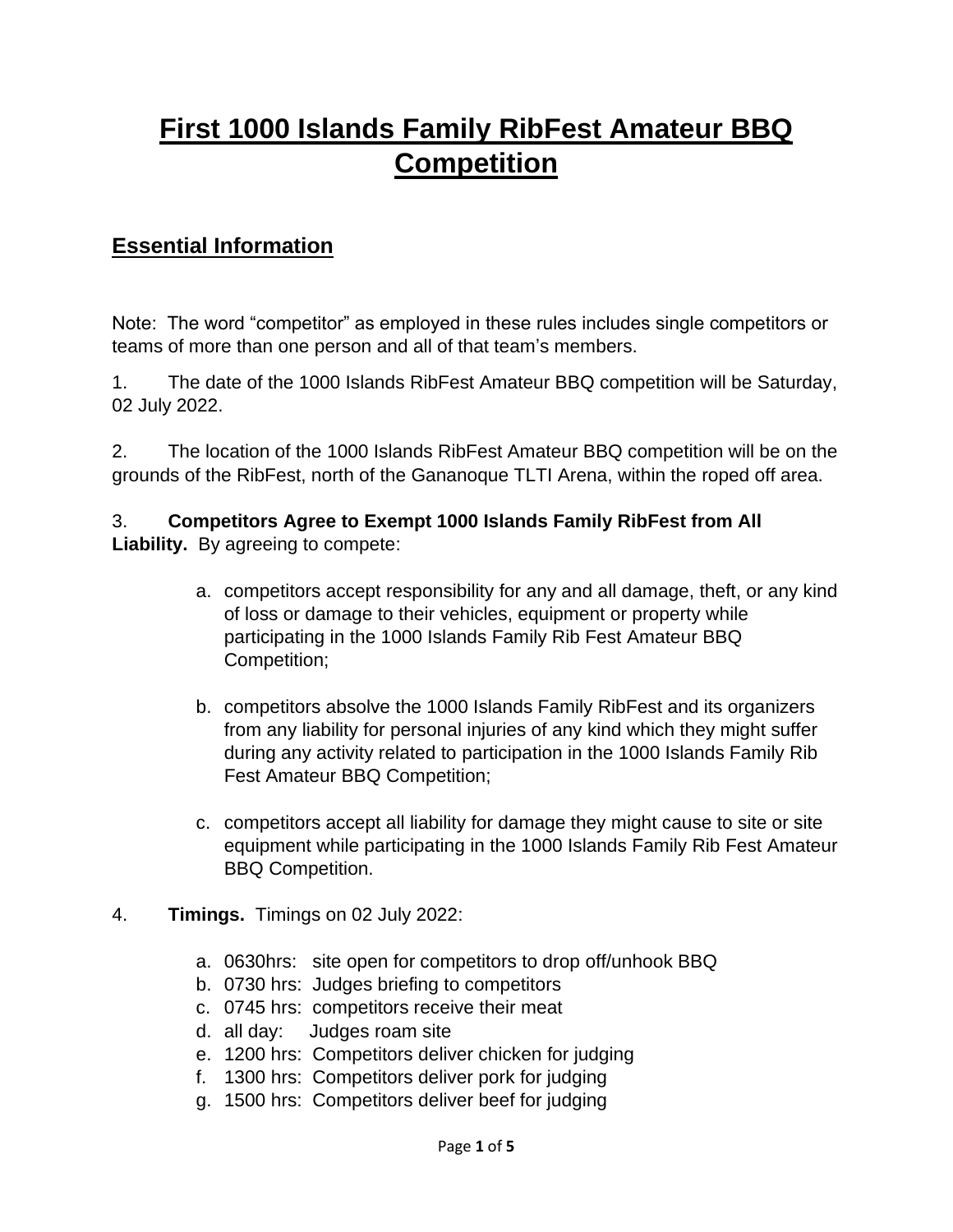- h. 1630 hrs: Judges announce scores and winners.
- 5. **Team Registration.** Information required for registration must include:
	- a. the team name (if any);
	- b. the name, residential address, and contact information of the competitor / team lead, and the names of all other team members, if any;
	- c. categories in which the team wishes to compete;
	- d. please submit your entry by e-mail to the following address: [beddowsjohn@hotmail.com](about:blank)

6. **Fees.** Fees are due at time of registration, and may be paid by cheque or cash. Please make out cheques to: 1000 Islands Family Rib Fest. Entry fees will include the cost of meat(s). The entry fee will be \$25 per competitor, and an additional \$11 for each protein. Competing in a single meat category will have a fee of \$36, two categories \$47 and three categories \$58.

7. **Judges' Registration.** Information required for registration must include:

- a. the judge's name;
- b. qualifications held;
- c. please submit your registration by e-mail to the following address: [beddowsjohn@hotmail.com](about:blank)

8. **Critique.** This is the first amateur BBQ competition held during the 1000 Islands Family Rib Fest. As such, we thank you for entering the competition and we actively solicit your comments to help us sustain those things which went well, and improve where needed to make the next event even better. I will be providing comment sheets to competitors on the day of the competition and I would be grateful if you found time to provide feedback.

9. **Registration Forms.** Registration forms will be posted and available on 14 June 2022.

**10. Questions.** If you have questions, please don't hesitate to contact me and I'll do my best to answer.

Cheers,

John S. Beddows Rotary/Lions 1000 Islands Family Rib Fest 2022 Amateur BBQ Competition Organizer [beddowsjohn@hotmail.com](about:blank) 613-572-1464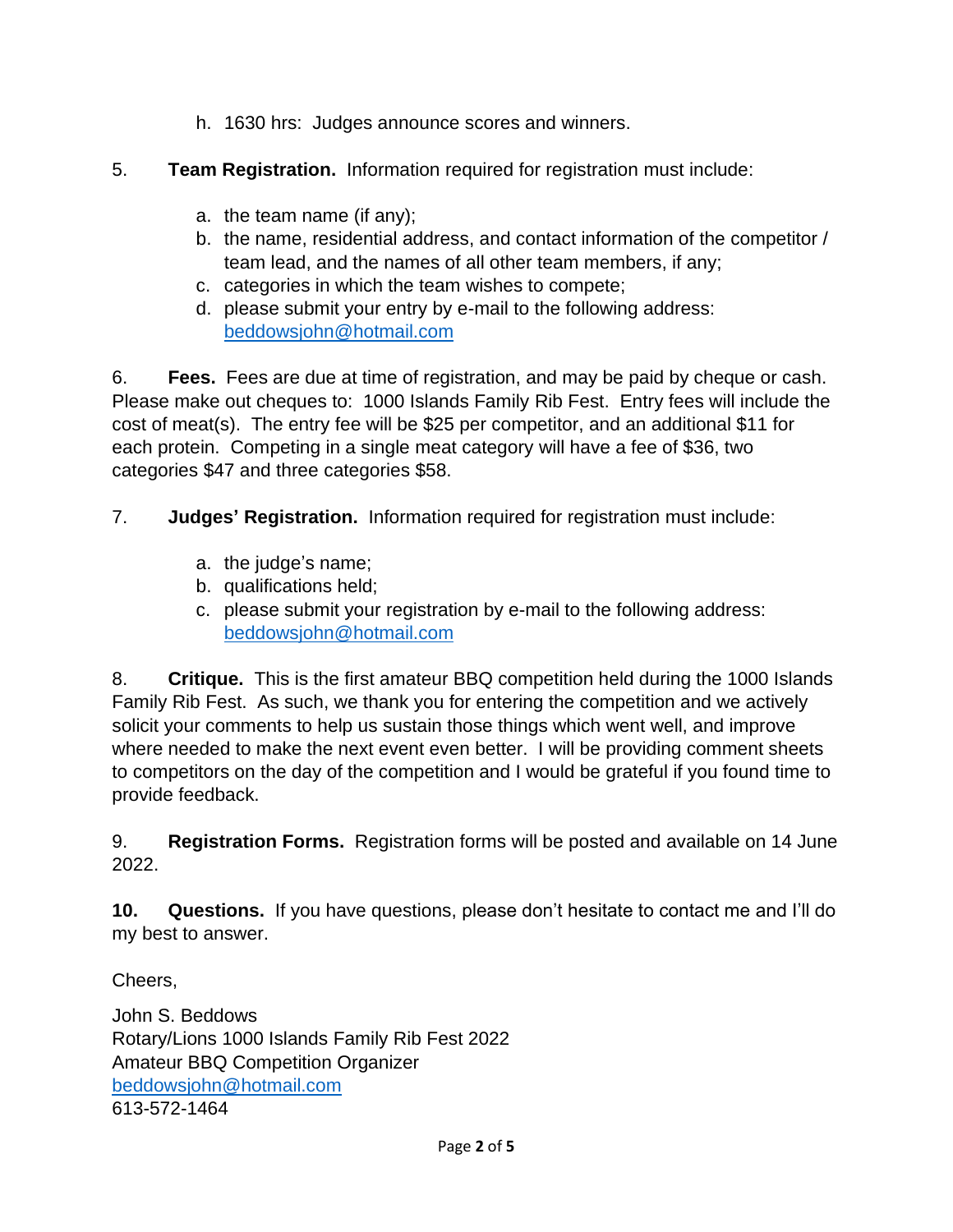## **Rules and Regulations**

1. **Ban on Sales or Gift of Food by Competitors.** Competitors are prohibited from selling or giving away food, beverages or other products to the public during the competition.

2. **Access Restrictions.** The area of the amateur BBQ competition will be restricted to competitors and members of teams only for the duration of the competition. An exception may be made for families which include small children.

3. **Drop Off and Pick Up of Equipment.** Vehicles will not be permitted to remain in the area of the BBQ competition, but will only be allowed access to drop off / unhook, pick up / hook up at the beginning and end of the competition. Vehicles of competitors may park at the rear of the arena free of charge.

4. **Supply of Equipment.** Competitors are responsible for provision of all equipment and supplies they will use during the competition. This includes, but is not limited to:

- a. BBQ equipment including cooking appliance
- b. BBQ charcoal or wood
- c. Utensils
- d. Condiments
- e. Sauces
- f. Spices
- g. Herbs
- h. Tentage or awnings
- i. Electricity
- j. Water

5. **Permitted Cooking Appliances.** All BBQ's must be wood or charcoal fired. Open and/or pit fires are NOT permitted. Please note: wood pellet fueled BBQ's are considered wood fired and are allowed.

6. **Team Size.** Teams may not exceed more than four persons.

7. **Interference.** Interference by a competitor may be grounds for disqualification by the organizer. Interference includes contact between competitors during turn-in, contact with the property, equipment or meat of another team, unwanted physical contact with a member of another team, abusive language and obstruction of access or movement in common areas. Complaints may be made to the organizer during the competition.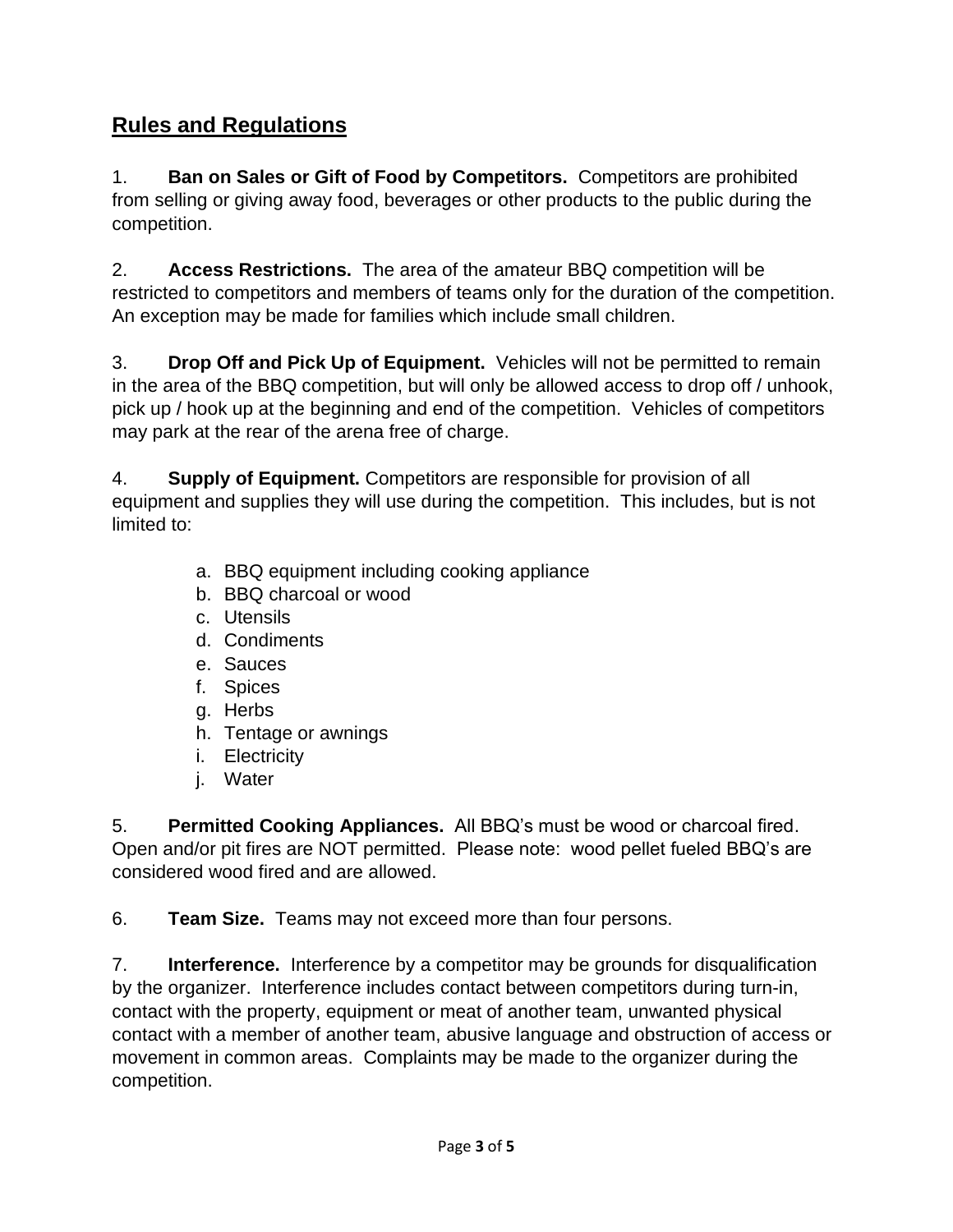8. **Assigned Spaces.** Competitors are required to keep all team equipment contained within their assigned space.

9. **Cleanliness and Hygiene.** All competitors are expected to maintain their cook sites in an orderly and clean manner and to use good sanitary practices during the preparation, cooking and judging process in line with local health policies. The use of sanitary gloves is required at all times while handling food. Should it be determined that a competitor is not observing acceptable standards of hygiene in food handling and preparation, the organizer will be notified. That competitor may be issued a single warning or, at the discretion of the organizer, eliminated from the competition at first offence or if, following the single warning, eliminated should the issue not be immediately corrected to the organizer's satisfaction.

10. **Safety.** Competitors are required to ensure that they act in such a way as to minimize risk to themselves and others. In case of an injury, competitors will notify the organizer at the first opportunity. Note: First aid personnel will be on the RibFest site starting at 1200 hrs on the day of the competition. Competitors are required to provide a fire suppression system appropriate to their cooking appliance.

11. **Categories.** There will be 3 categories of meat in which to competitors may enter: beef, pork and chicken. Competitors may choose to enter one, two or all three categories. All proteins will be picked up by the competitors at the same time at the end of the judges' briefing on the morning of the competition as will presentation boxes.

12. **Number of Competitors.** The number of competitors is limited to 20.

- 13. **Awards.** Awards will be granted as follows:
	- a. Beef 1st, 2<sup>nd</sup>, 3<sup>rd</sup>
	- b. Chicken 1st, 2<sup>nd</sup>, 3<sup>rd</sup>
	- c. Pork  $1<sup>st</sup>$ ,  $2<sup>nd</sup>$ ,  $3<sup>rd</sup>$
	- d. Best Overall Local Competitor –Awarded to the local team with the highest aggregate score. Note: for the purposes of this competition local is defined as being a permanent resident of either the Town of Gananoque or the Township of Leeds and the Thousand Islands.
	- e. Best Overall Competitor Awarded to the team with the highest aggregate score.
- 14. **Scoring.** Each entry will be scored by the judge(s) in the areas of:
	- a. Appearance 20%;
	- b. Taste and Smell 50%;
	- c. Tenderness and Texture 30%;